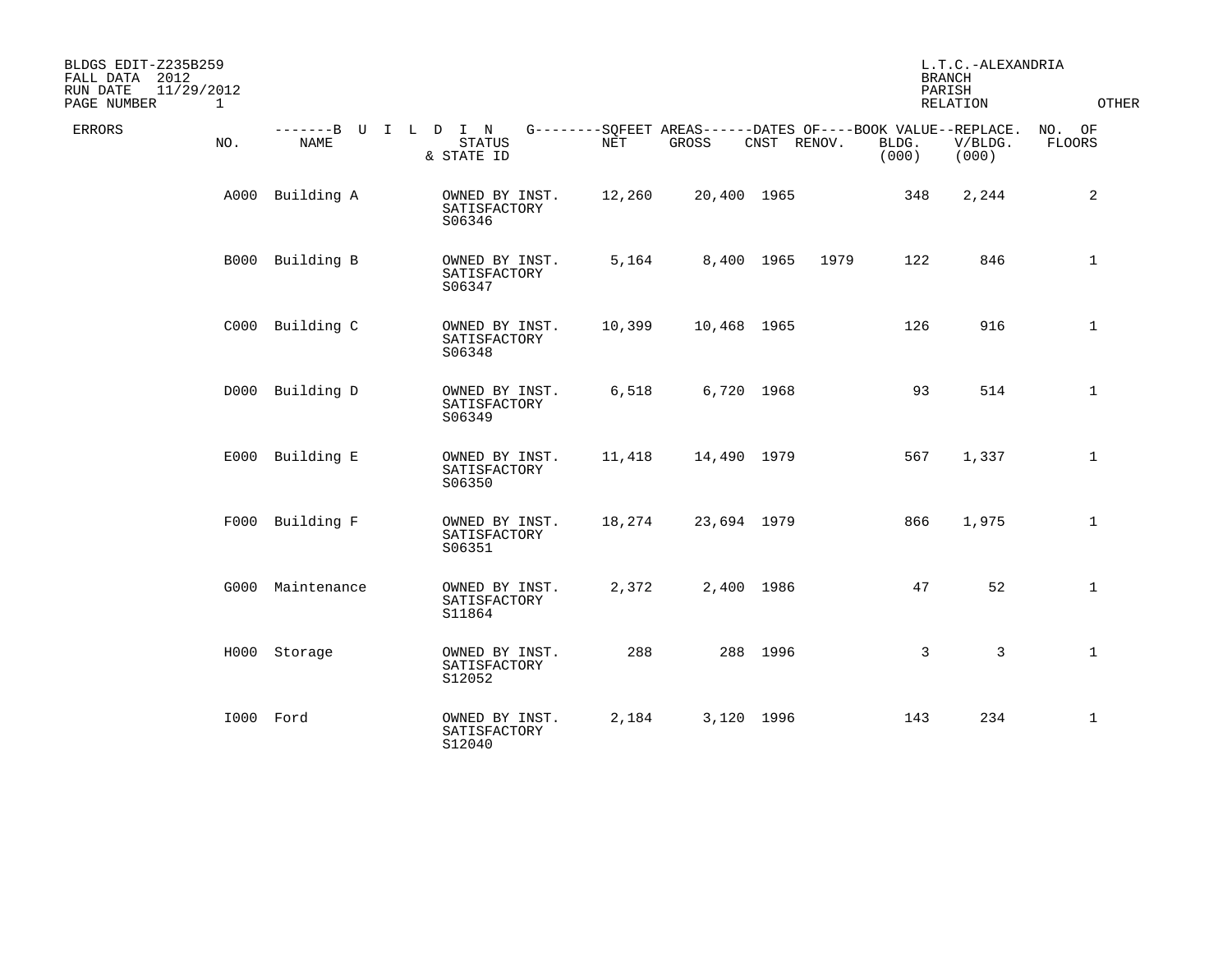| BLDGS EDIT-Z235B259<br>2012<br>FALL DATA<br>11/29/2012<br>RUN DATE<br>PAGE NUMBER | 2    |                    |                                               |                |                    |      |        | <b>BRANCH</b><br>PARISH | L.T.C.-ALEXANDRIA<br><b>RELATION</b>                  | OTHER               |  |
|-----------------------------------------------------------------------------------|------|--------------------|-----------------------------------------------|----------------|--------------------|------|--------|-------------------------|-------------------------------------------------------|---------------------|--|
| ERRORS                                                                            | NO.  | U<br><b>NAME</b>   | $G$ -------<br>N<br>D<br>STATUS<br>& STATE ID | -SQFEET<br>NET | AREAS----<br>GROSS | CNST | RENOV. | BLDG.<br>(000)          | -DATES OF----BOOK VALUE--REPLACE.<br>V/BLDG.<br>(000) | OF<br>NO.<br>FLOORS |  |
|                                                                                   | J000 | Equipment Shed     | OWNED BY INST.<br>SATISFACTORY<br>S11865      | 510            | 510                | 1996 |        | 6                       | 7                                                     | $\mathbf{1}$        |  |
|                                                                                   | K000 | Conference Center  | OWNED BY INST.<br>SATISFACTORY<br>S12053      | 1,050          | 1,160              | 1995 | 1995   | 49                      | 137                                                   | $\mathbf 1$         |  |
|                                                                                   | L000 | Diesel Classroom   | OWNED BY INST.<br>SATISFACTORY<br>S12370      | 288            | 288                | 1995 |        | 3                       | $7\phantom{.0}$                                       | $\mathbf 1$         |  |
|                                                                                   | M000 | Mechanical Buildin | OWNED BY INST.<br>SATISFACTORY<br>S06352      | 957            | 957                | 1979 |        | 15                      | 32                                                    | 1                   |  |